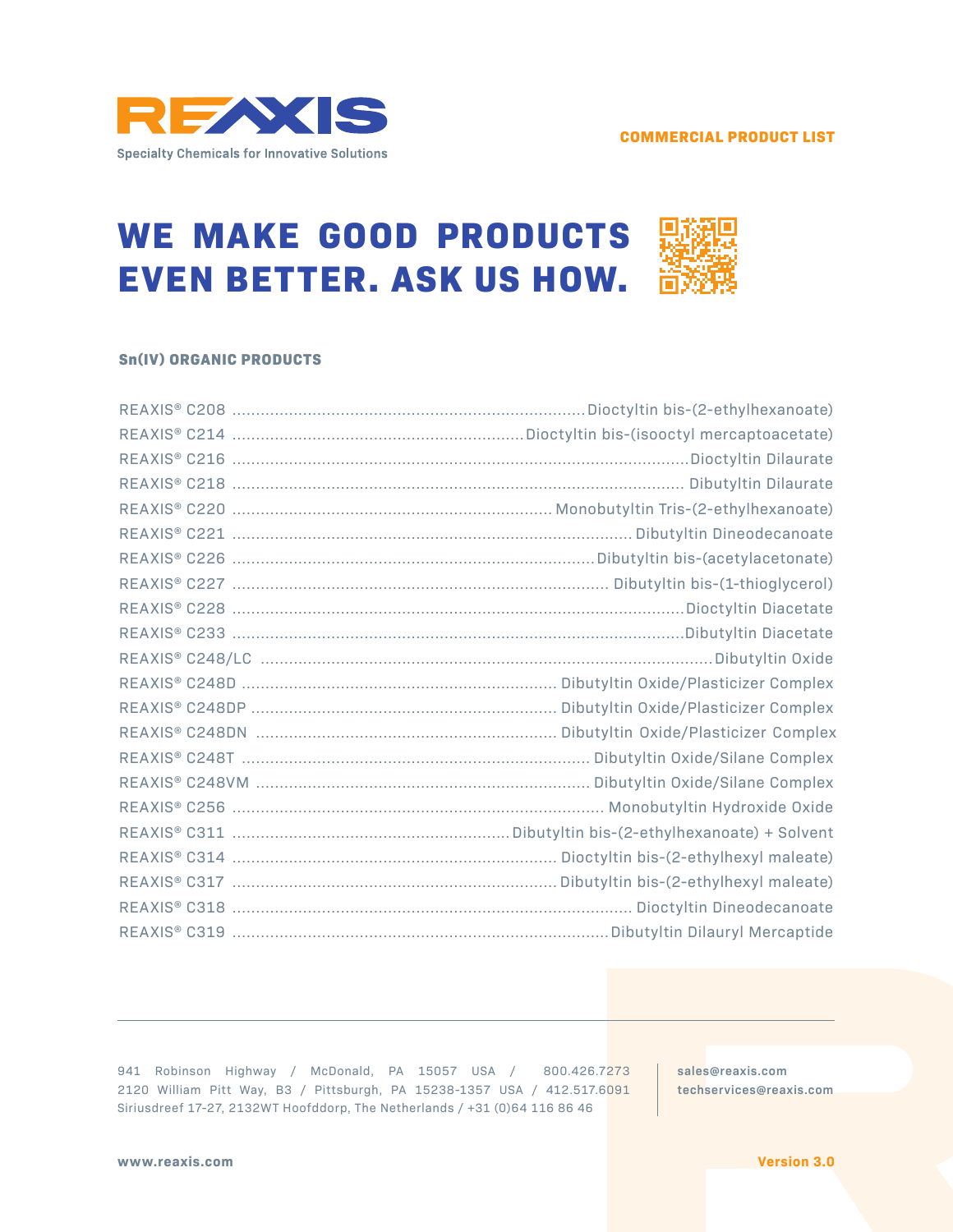



## **Sn(IV) ORGANIC PRODUCTS**

# **Sn(II)/Sn(IV) INORGANIC PRODUCTS**

941 Robinson Highway / McDonald, PA 15057 USA / 800.426.7273 2120 William Pitt Way, B3 / Pittsburgh, PA 15238-1357 USA / 412.517.6091 Siriusdreef 17-27, 2132WT Hoofddorp, The Netherlands / +31 (0)64 116 86 46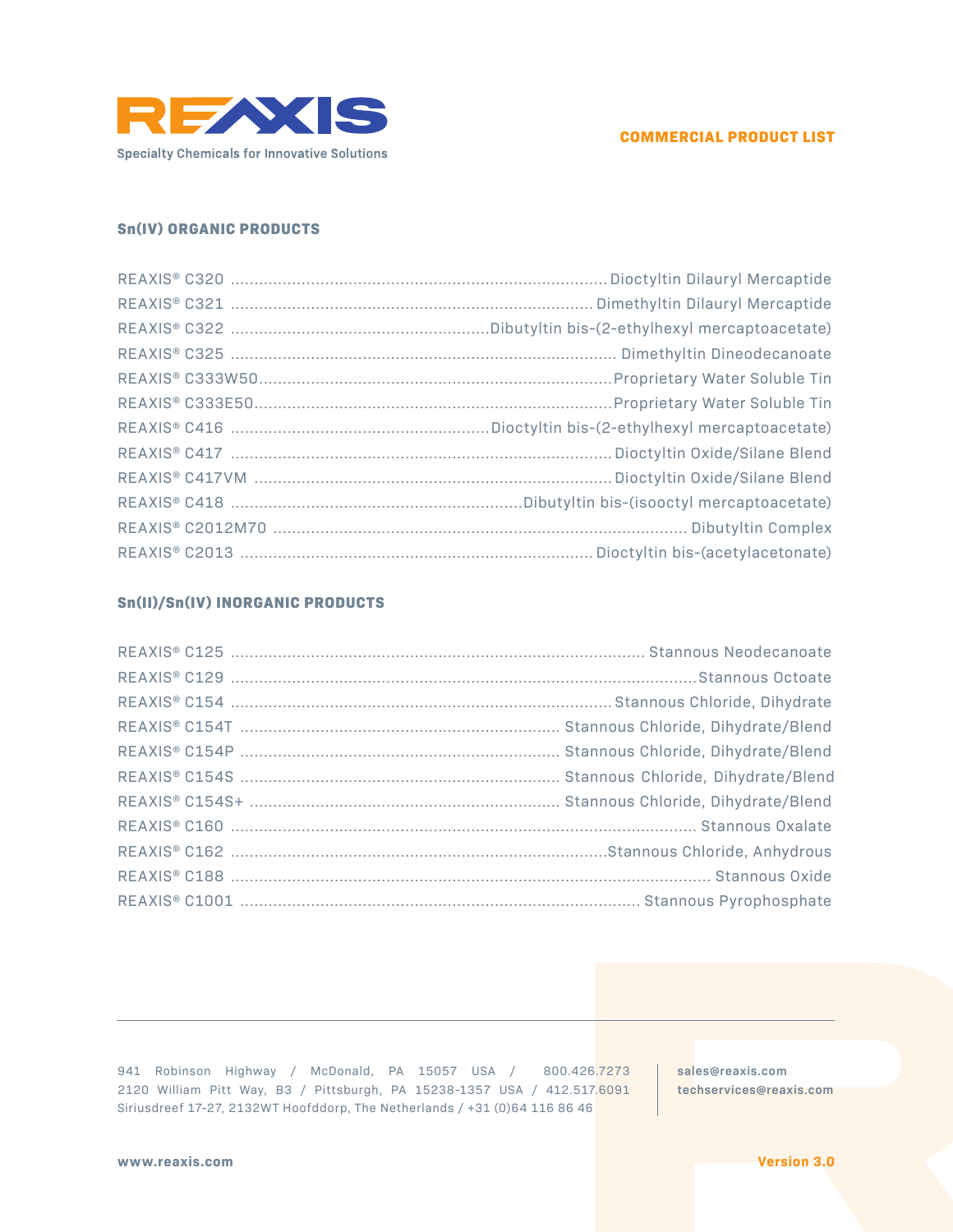

#### **COMMERCIAL PRODUCT LIST**

# **Sn(II)/Sn(IV) INORGANIC PRODUCTS**

## **Zn PRODUCTS**

941 Robinson Highway / McDonald, PA 15057 USA / 800.426.7273 2120 William Pitt Way, B3 / Pittsburgh, PA 15238-1357 USA / 412.517.6091 Siriusdreef 17-27, 2132WT Hoofddorp, The Netherlands / +31 (0)64 116 86 46